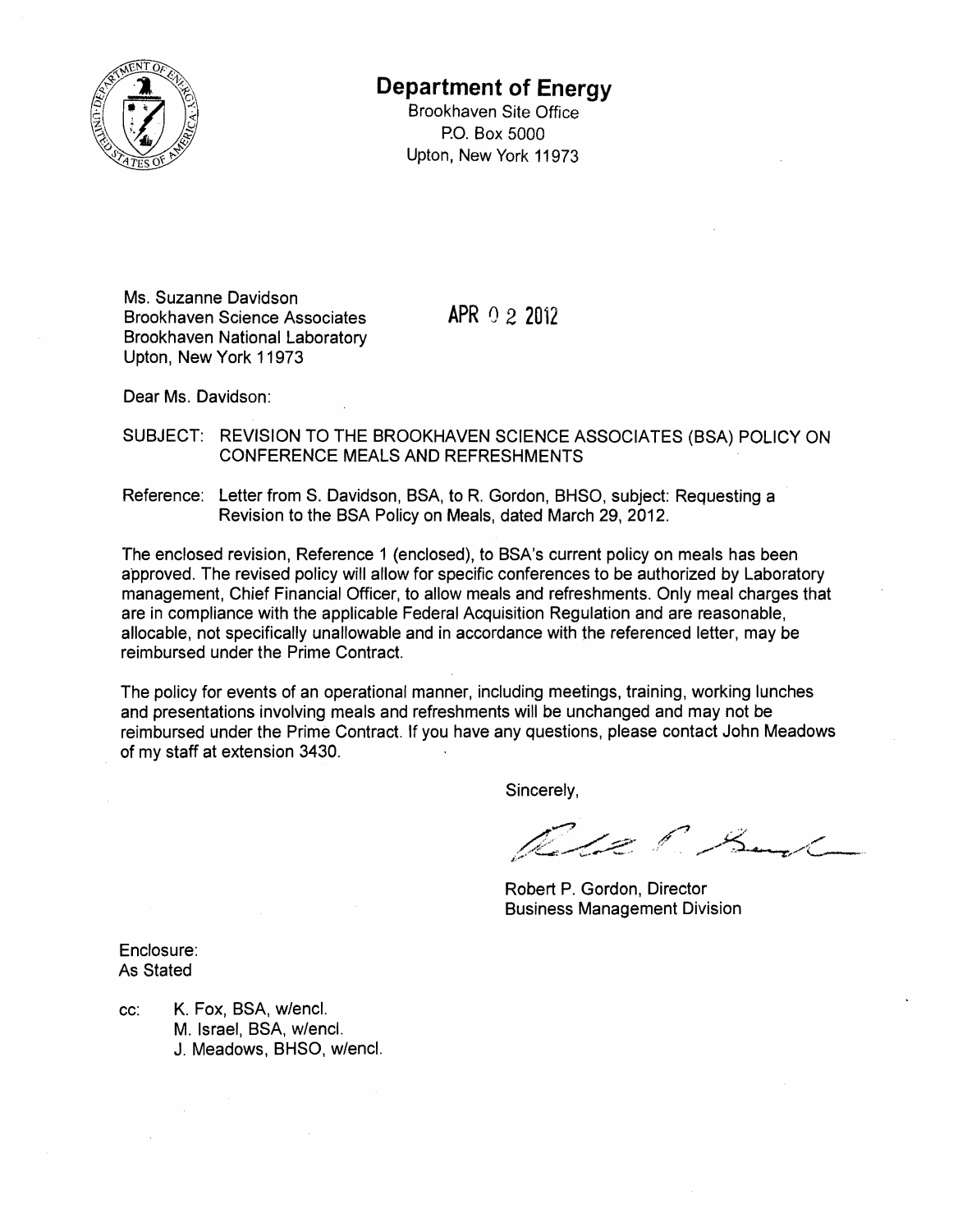Office of the Chief Financial Officer Building 460



P.O. Box 5000 Upton, NY 11973-5000 Phone 631 344-7755 Fax 631344·7449 sm.davidson@bnl.gov

managed by Brookhaven Science Associates for the U.S. Department of Energy

www.bnl.gov

March 29,2012

Mr. Robert Gordon, Director Business Management Division U.S. Department of Energy Brookhaven Site Office Building 464 Upton, NY 11973

## SUBJECT: Requesting a Revision to the BSA Policy on Meals

## REFERENCE: Acquisition Letter 2012-15, Meal Costs in Management and Operating Contracts

Dear Mr. Gordon:

BSA's current policy on meals and refreshments is as follows:

- For official travel meals are allowable and reimbursed in accordance with FTR
- On-site meetings Meals and refreshment are unallowable
- Attending Conferences if meals are identified in the registration fee they are deducted as meals provided
- Hosting or Cosponsoring conferences Meals and refreshments are unallowable.

The policies covering on-site meetings, attending conferences and Hosting/Cosponsoring conferences are consistent but more conservative than those allowed in the various FAR clauses listed in the referenced DOE Acquisition Letter. The BSA business rules avoid the costs that would be required to establish additional internal controls necessary to review all meal costs and provided reasonable assurance that meal costs charged to DOE are allocable, reasonable, and not specifically unallowable.

We are requesting at this time that the policy be revised. The revised policy will allow for specific conferences to be authorized by Laboratory management to allow meals and refreshments.